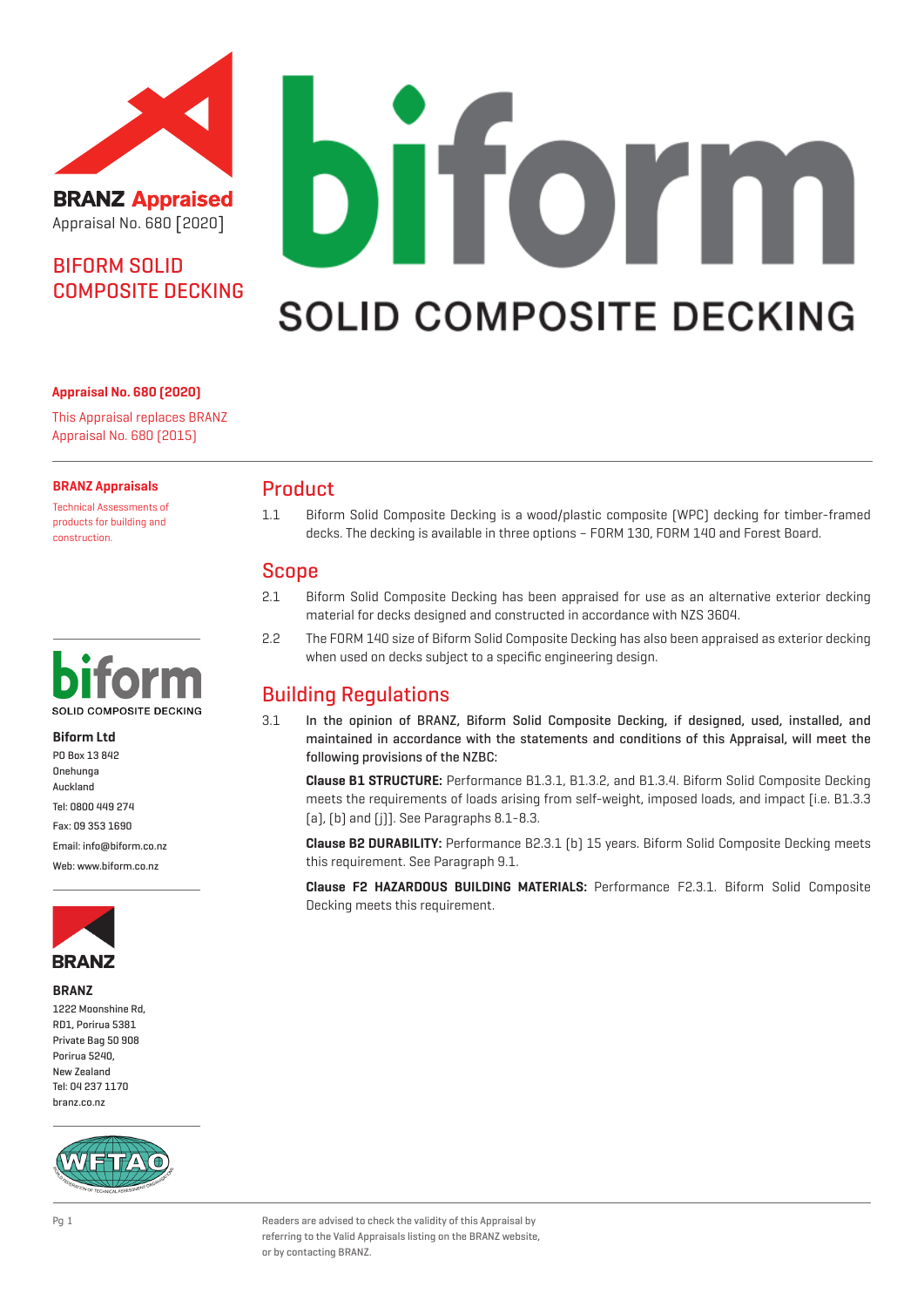

## Technical Specification

- 4.1 Biform Solid Composite Decking is manufactured by extrusion of a mixture of recycled polyethylene, wood fibre and an anti-fungal additive.
- 4.2 The decking is supplied as a solid profile with one smooth face and one grooved face. The edges on both sides of the FORM 130 and FORM 140 decking are extruded with a centred rebate to accommodate a concealed decking clip. The decking is available in the following sizes:
	- FORM 130 decking 130 mm wide, 19 mm thick and 4.85 m long.
	- FORM 140 decking 140 mm wide, 25 mm thick and 4.85 m long.
	- ¬ Forest Board 138 mm wide, 20 mm thick and 4.85 m long.
- 4.3 The decking is available in three colours: Red Brown, Cedar Brown and Mid-Grey.

#### **Accessories**

- 4.4 Accessories used with FORM 130 and FORM 140 decking, which are supplied by Biform Ltd are:
	- ¬ FORM 130 and FORM 140 Fixing Clips manufactured of black HDPE. FORM 130 Fixing Clips are 43 mm long x 15 wide. FORM 140 Fixing Clips are 39 mm long x 17 mm wide.
	- ¬ Stop Clip manufactured of black HDPE, 41 mm long x 20 mm wide.
	- ¬ Fixing Clip and Stop Clip Fixings 40 mm x 6 g square drive, blackened 304 or 316 stainless steel screw.
	- ¬ Decking Fixings 50 mm x 10 g or 65 mm x 10 g square drive, 316 stainless steel winged composite deck screws.
- 4.5 Accessories used with Forest Board, which are supplied by Biform Ltd are:
	- ¬ Decking Fixings 65 mm x 9 g star drive, 316 stainless steel composite deck screws.

## Handling and Storage

5.1 Biform Solid Composite Decking must be transported and stacked flat. The decking must be well supported with 8 to 10 supports along the length of the stack. When stored, they must be off the ground and sheltered from direct sunlight. The decking must always be carried on edge.

## Technical Literature

6.1 Refer to the Appraisals listings on the BRANZ website for details of the current Technical Literature for Biform Solid Composite Decking. The Technical Literature must be read in conjunction with this Appraisal. All aspects of use, installation and maintenance contained in the Technical Literature and within the scope of this Appraisal must be followed.

## Design Information

### Deck Framing Design

#### **Deck Planning - FORM 130 and FORM 140**

- 7.1 On decks of 5 m length or more, a 'picture frame' design is recommended to encase the decking. Instead of staggering the decking joints through the deck, a breaker board should be installed at right angles. On very large decks, multiple breaker boards can be installed as required. Additional timber must be planned and allowed for in the framing to support the breaker boards. Where butt joints in the body of the deck are unavoidable, Stop Clips must be used. Advice regarding the design and installation of decks can be obtained from Biform Ltd.
- 7.2 FORM 130 and FORM 140 Fixing Clips provide a 5 mm gap between the decking.

#### **Deck Planning - Forest Board**

7.3 Forest Board is installed conventionally with face fixings (2 screws per joist). The boards are end butt-jointed on joists. A 5 mm gap between adjacent boards is recommended for drainage and thermal expansion.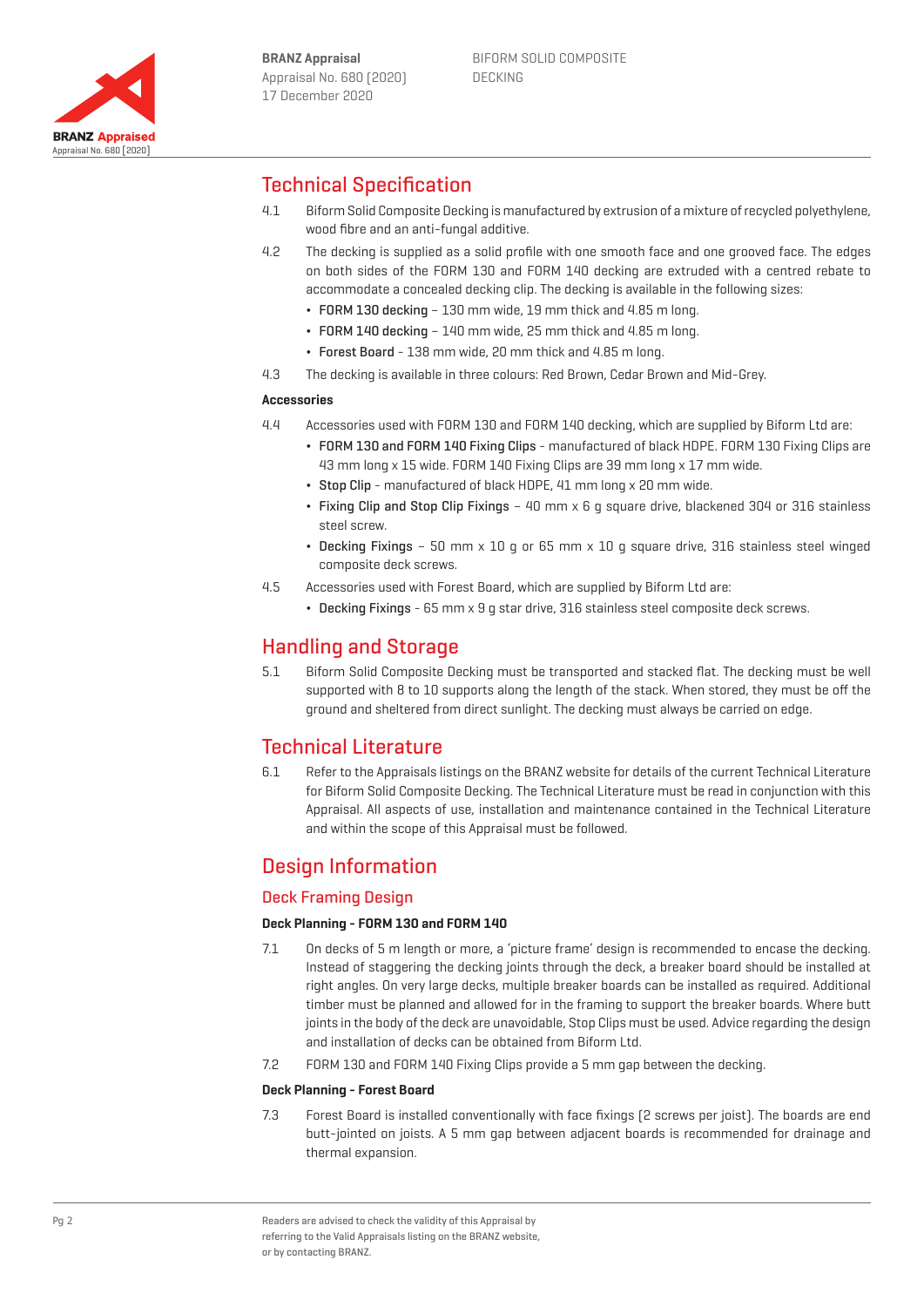

#### **Clearances**

7.4 Biform Solid Composite Decking must be designed and installed with a minimum ground clearance of 300 mm over unpaved ground and 50 mm minimum over waterproof membrane decks and balconies.

#### **Timber Framing**

- 7.5 Biform Solid Composite Decking is designed to be laid over conventional timber deck framing consisting of bearers and joists. Joists are set out at maximum 400 mm centres for FORM 130 decking and Forest Board and maximum 450 mm centres for FORM 140 decking.
- 7.6 Construction of the deck framing must be in accordance with NZS 3604 or to a specific engineering design using NZS 3603 and AS/NZS 1170. Timber framing must be treated as required by NZBC Acceptable Solution B2/AS1.
- 7.7 Decking must not overhang the support framing at ends of a deck by more than 10 mm for FORM 130 decking and Forest Board and 20 mm for FORM 140 decking.

#### **Structure**

- 8.1 All thicknesses of Biform Solid Composite Decking are suitable for use on decks designed for 2 kPa floor loads as required by NZS 3604, Paragraph 7.4.1.2.
- 8.2 FORM 140 decking can be used on specifically engineered decks with a maximum serviceability live load of 5 kPa and a maximum point load of 1.8 kN, provided the deck span does not exceed 450 mm and the decking is continuous over a minimum of two spans.
- 8.3 Biform Solid Composite Decking has adequate resistance to both imposed and impact loads likely to be encountered in normal residential use. As with timber decking alternatives, some denting or scratching could occur. The likelihood of impact damage to the material if used in public access areas should be considered at the design stage.

#### **Durability**

#### **Serviceable Life**

9.1 Biform Solid Composite Decking can be expected to have a serviceable life in excess of 15 years, comparable to timber decking. Minor loss of colour can be expected during stabilisation over the first few months, and some further loss of colour is to be expected over time due to exposure to weathering.

#### **Maintenance**

- 10.1 Regular cleaning (at least annually) of the Biform Solid Composite Decking surface is recommended to remove grime, dirt, and any organic material, and to maximize the life and appearance of the surface finish. Build-up of residue, mould or dirt can be removed by brushing with a soft brush, warm water, and sugar soap. Abrasive cleaners, thinners, solvents or petrol must not be used. Stains from BBQ grease, oil, or tannin in some vegetation, can be removed with a degreaser following the manufacturer's instructions. Complete by washing with warm water and sugar soap.
- 10.2 Biform Solid Composite Decking is manufactured with an anti-fungal additive to resist fungal growth on decks in damp and humid conditions. As with timber decking, mould or mildew can develop if damp leaf mould is allowed to collect over a period of time. Advice from Biform Ltd should be sought regarding the best method of treatment if this should occur.
- 10.3 The dragging of heavy objects across Biform Solid Composite Decking should be avoided as this will risk scratching the surface.
- 10.4 Biform Solid Composite Decking can be sanded if necessary with 80 to 100 grit sandpaper. Sanding must only be done in the same direction as the grain along the length of the material. This will initially alter the local colour of the material, but the colour difference will recede with new weathering over a few months.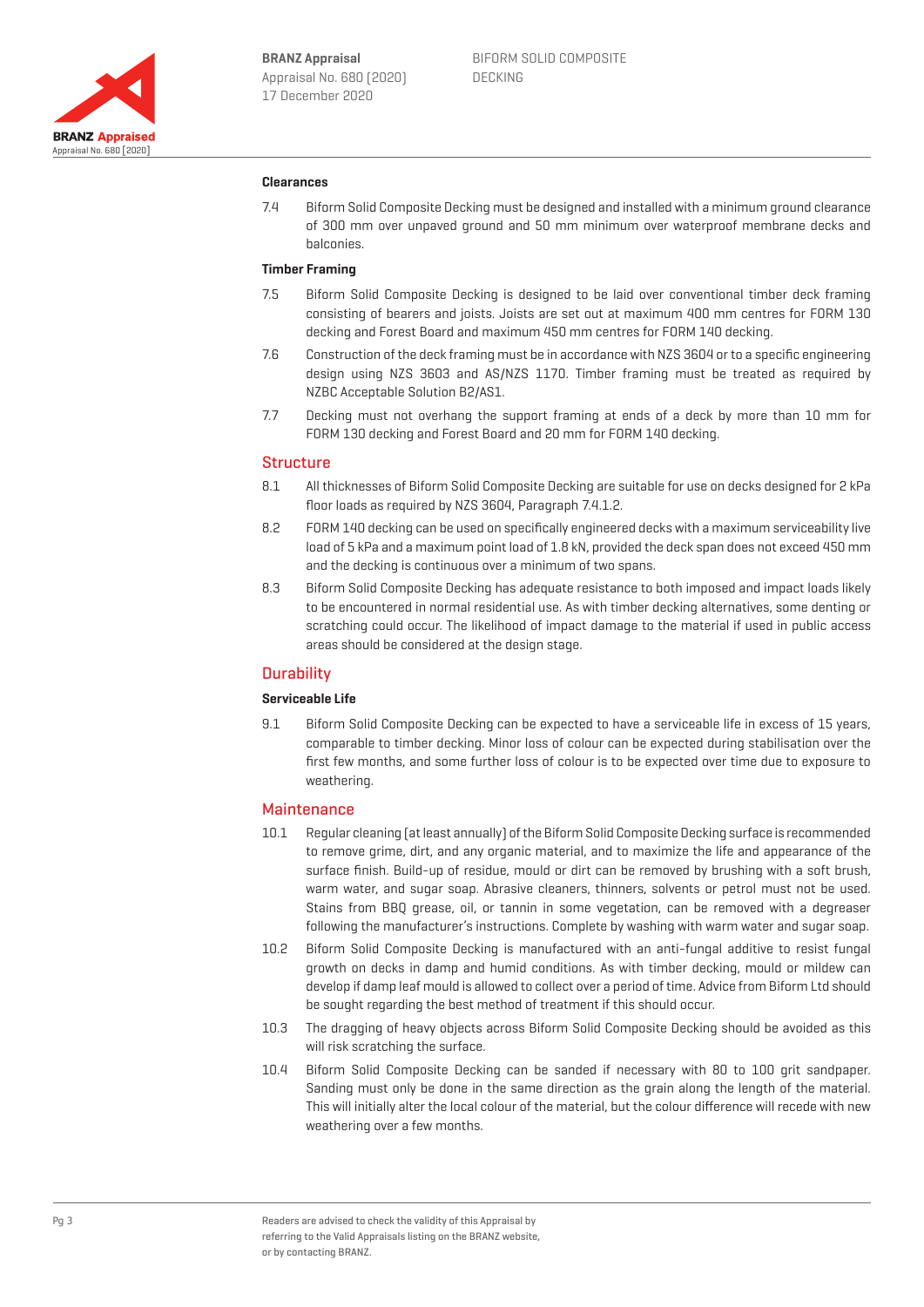

#### Prevention of Fire Occurring

11.1 Separation or protection must be provided to Biform Solid Composite Decking from heat sources such as fireplaces, heating appliances, flues and chimneys. Part 7 of NZBC Acceptable Solutions C/AS1 and C/AS2, and NZBC Verification Method C/VM1 provide methods for separation and protection of combustible materials from heat sources.

#### Fire Affecting the Areas Beyond the Fire Source

12.1 FORM 130 and FORM 140 decking achieve a critical radiant flux of 5.7 kW/m<sup>2</sup> and Forest Board achieves 5.4 kW/m² when tested in accordance with ISO 9239 Part 1. This exceeds the minimum critical radiant flux requirements specified in the NZBC. Refer to NZBC Acceptable Solutions C/AS1 and C/AS2 for further information.

#### Access Routes

13.1 Biform Solid Composite Decking without applied coatings has been tested to the Oil-Wet Ramp test method contained in AS 4586, which is an Alternative Solution. The decking achieved a slip resistance classification of R11 for both the grooved and smooth faces. In public access areas, it is recommended that the decking be laid at right angles to the main direction of pedestrian traffic. HB 197 provides guidance on the use of slip resistant materials in various scenarios.

## Installation Information

#### Installation Skill Level Requirements

14.1 All design and building work must be carried out in accordance with the Biform Solid Composite Decking Technical Literature and this Appraisal by competent and experienced tradespersons conversant with Biform Solid Composite Decking. Where the work involves Restricted Building Work (RBW) this must be completed by, or under the supervision of, a Licensed Building Practitioner (LBP) with the relevant License class.

#### Installation

- 15.1 Specific installation instructions supplied with the Biform Solid Composite Decking system regarding deck design, laying, and fixing must be followed when installing the product. The quality of a finished deck will be dependent on the skill and experience of the installer.
- 15.2 Biform Solid Composite Decking may be cut on site by hand saw, power saw with a fine toothed blade, jig-saw or router. Holes and cut-outs may be formed by using a hole-saw or router.
- 15.3 FORM 130 and FORM 140 decking must be fixed at every joist using a Fixing Clip and the stainless steel screws supplied as part of the Biform Solid Composite Decking system. Forest Board must be fixed with a pair of 65 mm x 9 g composite deck screws to every joist.
- 15.4 Where required, such as on edge boards and breaker boards, the decking may be fixed through the face with Biform composite deck screws.

#### **Expansion Allowance**

15.5 Decking should be laid out in the same area where they will be installed. This will allow the decking to all reach a similar ambient temperature and degree of expansion before being cut to length and fixed in place. Where the decking is fixed with concealed fixings and may be subject to creep, the use of Stop Clips is recommended. These are screw fixed to the side of the joist and the edge of the decking.

#### Health and Safety

16.1 There are no special health and safety requirements, though normal care should be taken when cutting deck components.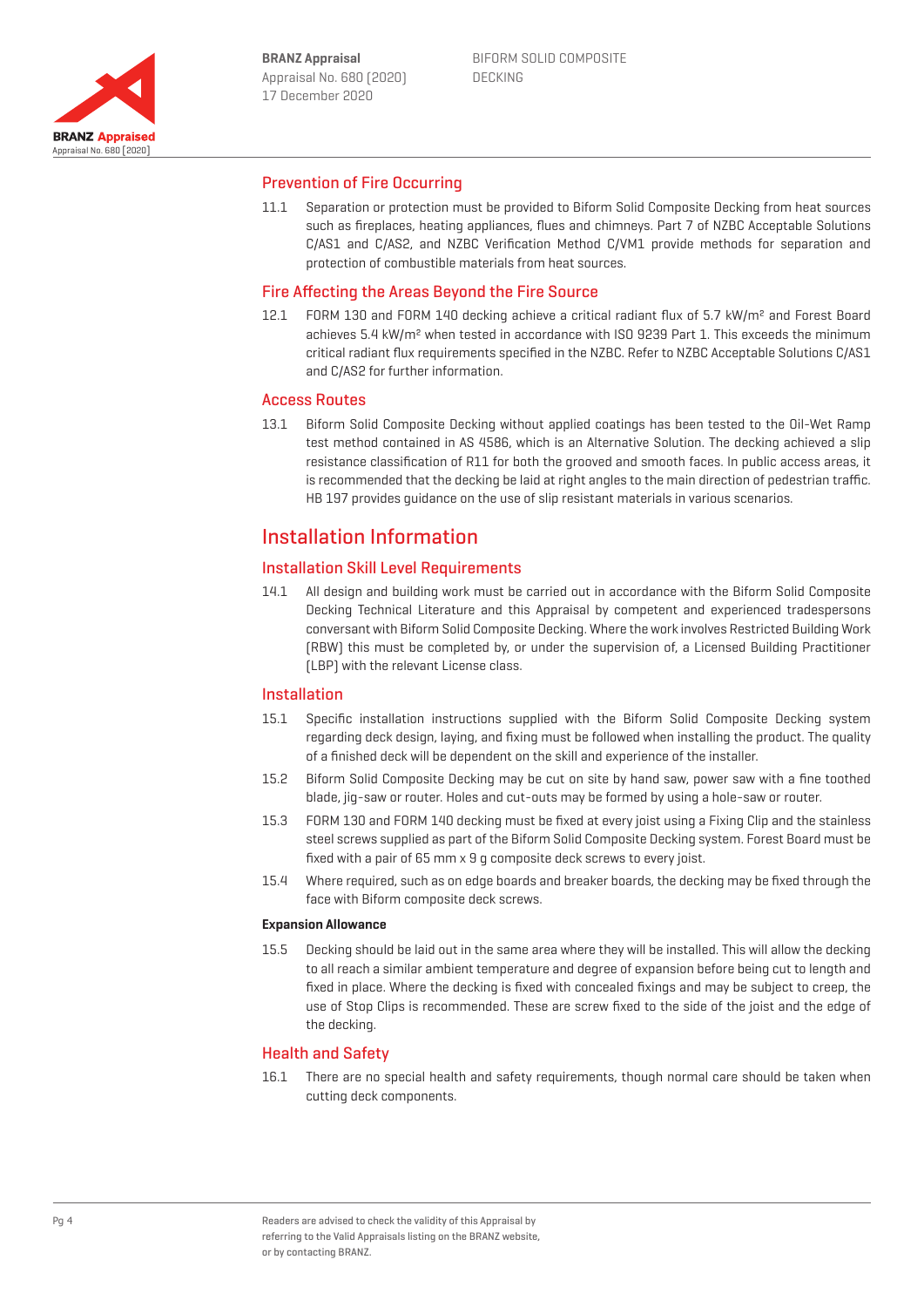

BIFORM SOLID COMPOSITE DECKING

## Basis of Appraisal

The following is a summary of the technical investigations carried out:

#### **Tests**

- 17.1 Accelerated weathering testing has been completed by BRANZ following test method ASTM G155. Results for this testing were satisfactory.
- 17.2 Testing to determine the critical radiant flux has been completed in accordance with ISO 9239 Part 1 by a National Association of Testing Authorities (NATA) registered laboratory.
- 17.3 Testing of Biform Solid Composite Decking without applied coatings to the Oil-Wet Ramp test method contained in AS 4586 has been completed by CSIRO.

#### Other Investigations

- 18.1 An assessment was made of the durability of Biform Solid Composite Decking and an opinion has been provided by BRANZ technical experts.
- 18.2 Load testing following ultraviolet (UV) exposure was carried out to establish sufficient span and load capacity.
- 18.3 Site inspections have been carried out by BRANZ to assess the practicability of installation and to examine completed installations.
- 18.4 The Technical Literature for Biform Solid Composite Decking has been assessed by BRANZ and found to be satisfactory.

#### **Quality**

- 19.1 The manufacture of Biform Solid Composite Decking has not been examined by BRANZ, but details regarding the quality and composition of the materials used were obtained by BRANZ and found to be satisfactory. BRANZ undertakes an ongoing review of product quality on an inwards goods basis.
- 19.2 The quality management system of the manufacturer of Biform Solid Composite Decking, has been assessed and is registered as meeting the requirements of ISO 9001.
- 19.3 The quality of materials, components, and accessories supplied by Biform Ltd is the responsibility of Biform Ltd.
- 19.4 The quality of installation on-site of components and accessories supplied by Biform Ltd is the responsibility of the deck installer.
- 19.5 Designers are responsible for the building design, and deck installers are responsible for the quality of installation of deck support framing and deck components.
- 19.6 Building owners are responsible for the maintenance of Biform Solid Composite Decking in accordance with the advice of Biform Ltd.

## Sources of Information

- ¬ AS 4586: 2013 Slip resistance classification of new pedestrian surface materials.
- ¬ AS/NZS 1170 series, Structural design actions.
- ¬ HB 197: 1999 An Introductory Guide to the Slip Resistance of Pedestrian Surface Materials.
- ¬ ISO 9239 Reaction to fire tests for flooring Part 1: 2010 Determination of the burning behaviour using a radiant heat source.
- ¬ NZS 3603: 1993 Timber structures standard.
- NZS 3604: 2011 Timber-framed buildings.
- ¬ Ministry of Business, Innovation and Employment Record of amendments Acceptable Solutions, Verification Methods and handbooks.
- ¬ The Building Regulations 1992.